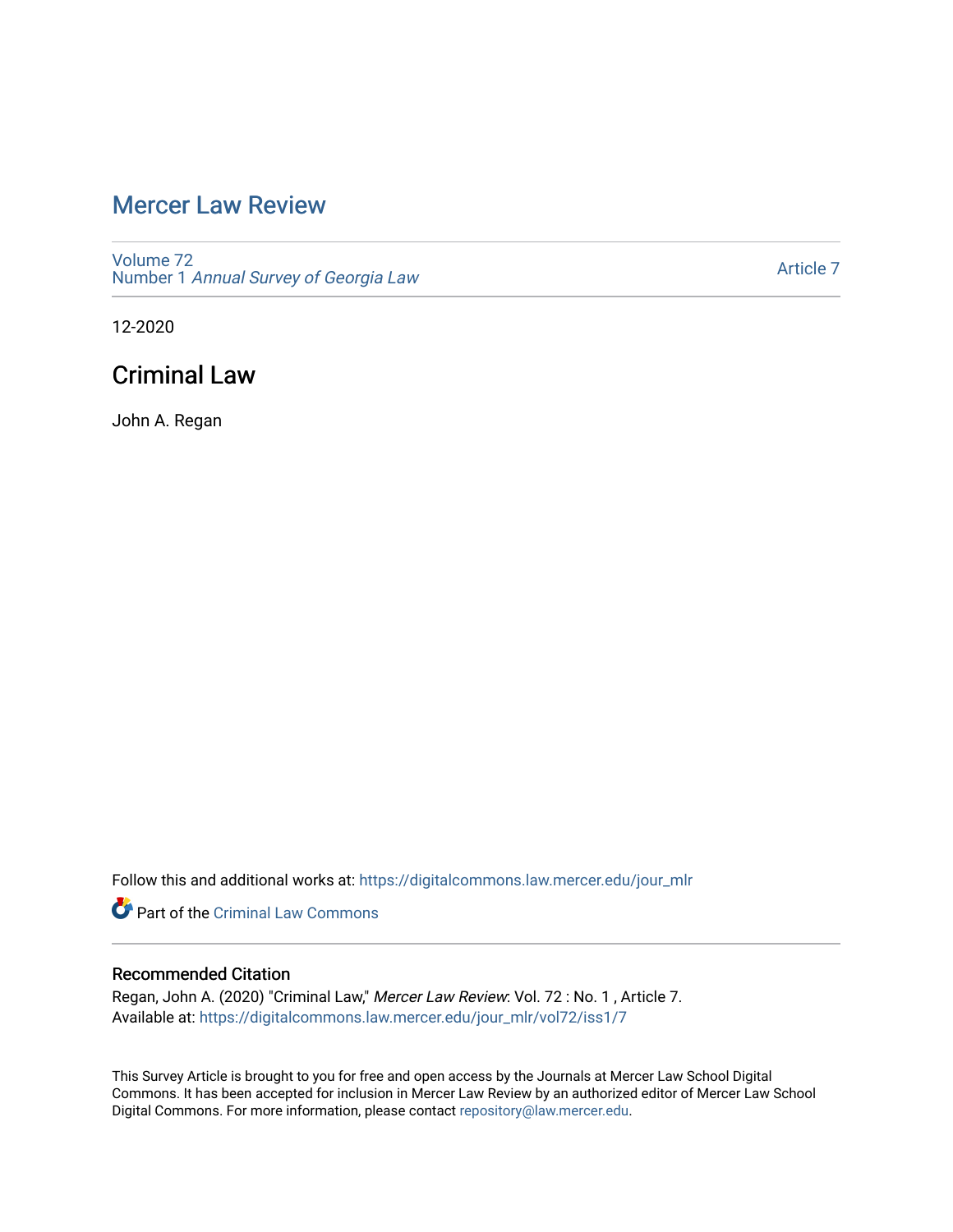# **Criminal Law**

## **by John A. Rega[n\\*](#page-1-0)**

#### I. INTRODUCTION

This Article reviews opinions impacting the practice of criminal law delivered by the Supreme Court of the United States and the Georgia Supreme Court covering the period of June 1, 2019, up until May 21, 2020.[1](#page-1-1) This Article is designed to be a mere overview to both prosecutors and defense attorneys of decisions and new statutes, and it serves as a broad guideline to how these decisions will affect their practices.

#### II.UNITED STATES SUPREME COURT DECISIONS

Three Supreme Court decisions are covered in this Article. The first, *Kahler v. Kansas*,<sup>[2](#page-1-2)</sup> deals with the insanity defense, whereas *Kansas v. Glover[3](#page-1-3)* and *Mitchell v. Wisconsin*[4](#page-1-4) deal with traffic stops and blood draws of drivers who are not responsive, respectively.

The issue in *Kahler* was a Kansas statute that would not wholly exonerate a defendant on the ground that his illness prevented him from recognizing his criminal act as morally wrong.[5](#page-1-5) That is to say that Kansas does not recognize the second prong of the so-called "M'Naghten Rule,"[6](#page-1-6) the landmark nineteenth century English case from which many states have adapted their insanity defenses. Kansas had adopted the first prong of M'Naghten, but did not recognize the second.[7](#page-1-7) The appellant in

<span id="page-1-7"></span><sup>7</sup> *Kahler*, 140 S. Ct. at 1026.

#### 81

<span id="page-1-0"></span><sup>\*</sup> State Gang Resource Prosecutor, Prosecuting Attorneys Council of Georgia, 2019– Present, Assistant District Attorney, Macon Judicial Circuit 2001–2019. Wake Forest University (B.A., cum laude, 1998); Mercer University School of Law (J.D., 2001). Member, State Bar of Georgia.

<span id="page-1-5"></span><span id="page-1-4"></span><span id="page-1-3"></span><span id="page-1-2"></span><span id="page-1-1"></span><sup>&</sup>lt;sup>1</sup> For an analysis of criminal law during the prior survey period, see John Allen Regan, *Criminal Law*, *Annual Survey of Georgia Law*, 71 MERCER L. REV. 69 (2019).

<sup>2</sup> 140 S. Ct. 1021 (2020).

<sup>3</sup> 140 S. Ct. 1183 (2020).

<sup>4</sup> 139 S. Ct. 2525 (2019).

<sup>5</sup> *Kahler*, 140 S. Ct. at 1024.

<span id="page-1-6"></span><sup>6</sup> *Daniel M'Naghten Opinion* (1843) 10 Cl. & Fin. 200, *reprinted in* 8 ENG. REP. 718.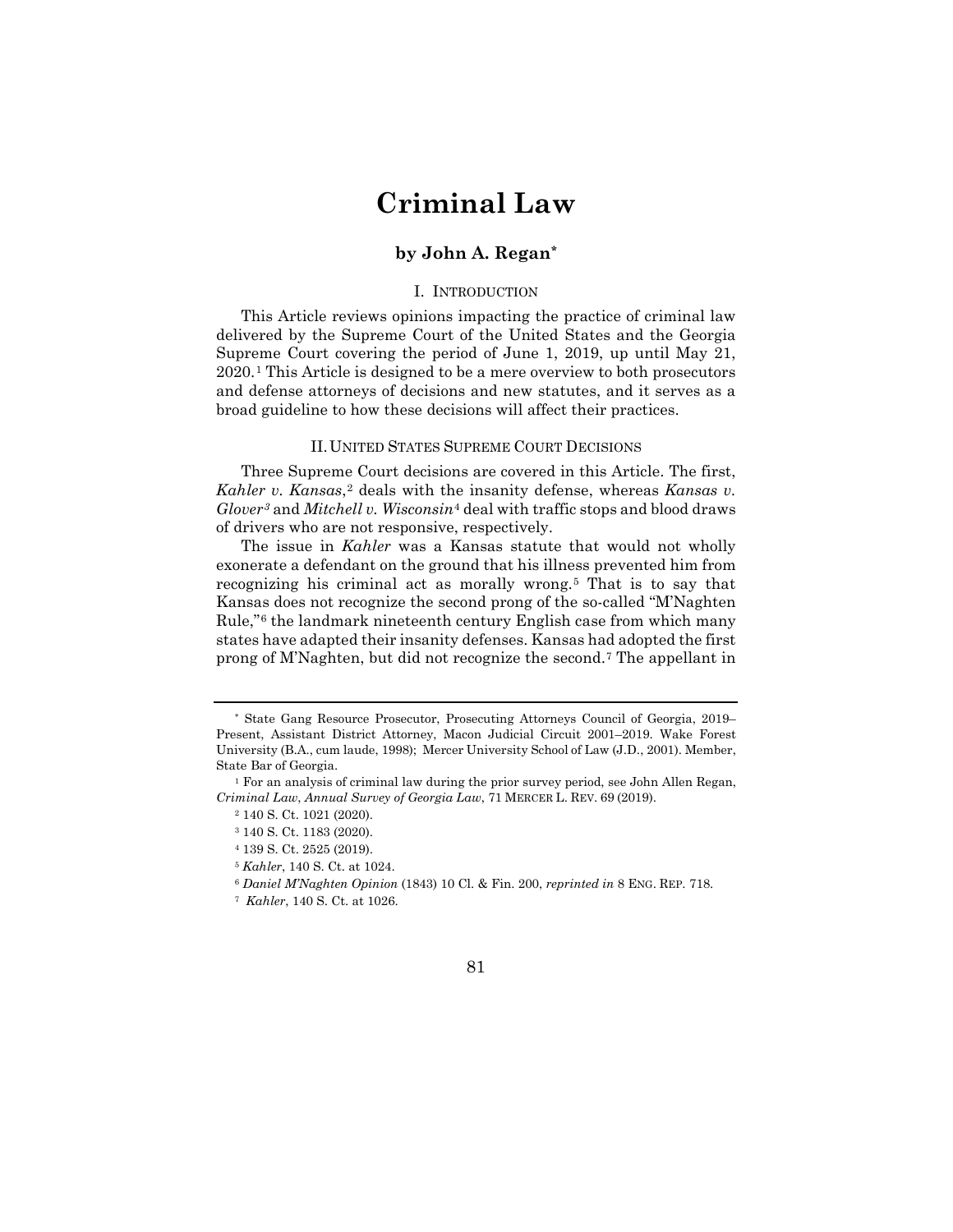*Kahler* had been convicted of a brutal murder of his estranged wife, his two daughters, and his wife's grandmother on Thanksgiving Day. He was sentenced to death by a jury, but at trial argued Kansas' insanity law denied him the defense of showing a defendant did not know the difference between right and wrong, leaving him only the defense of showing he did not intend to kill.<sup>[8](#page-2-0)</sup> The Kansas Supreme Court also denied his appeal based on Kansas law so he appealed to the United States Supreme Court using a Fourteenth Amendment<sup>[9](#page-2-1)</sup> due process argument.[10](#page-2-2)

The Supreme Court opinion, authored by Justice Kagan, was a 6-3 decision against the Appellant wherein the court held that it is up to the individual states and not the Court to determine when a criminal defendant can be held liable for his actions, unless there is a violation of the fundamental principles of justice.[11](#page-2-3) As Justice Kagan wrote in her opinion:

Kansas has an insanity defense negating criminal liability—even though not the type Kahler demands. As noted earlier, Kansas law provides that it is "a defense to a prosecution" that "the defendant, as a result of mental disease or defect, lacked the culpable mental state required" for a crime. [. . . .] That provision enables a defendant to present psychiatric and other evidence of mental illness to defend himself against a criminal charge. More specifically, the defendant can use that evidence to show that his illness left him without the cognitive capacity to form the requisite intent.

. . . .

Second, and significantly, Kansas permits a defendant to offer whatever mental health evidence he deems relevant at sentencing. [...] A mentally ill defendant may argue there that he is not blameworthy because he could not tell the difference between right and wrong. Or, because he did not know his conduct broke the law. Or, because he could not control his behavior. Or, because of anything else. In other words, any manifestation of mental illness that Kansas's guilt-phase insanity defense disregards—including the moral incapacity Kahler highlights—can come in later to mitigate culpability and lessen punishment. And that same kind of evidence can persuade a judge to replace any prison term with commitment to a mental health facility . . . . In sum, Kansas does not bar, but only channels to sentencing, the mental health evidence that falls outside its intent-

<span id="page-2-0"></span><sup>8</sup> *Id.* at 1027.

<span id="page-2-2"></span><span id="page-2-1"></span><sup>9</sup> U.S. CONST. amend. XIV, § 1.

<sup>10</sup> *Kahler*, 140 S. Ct. at 1023.

<span id="page-2-3"></span><sup>11</sup> *Id.* at 1024.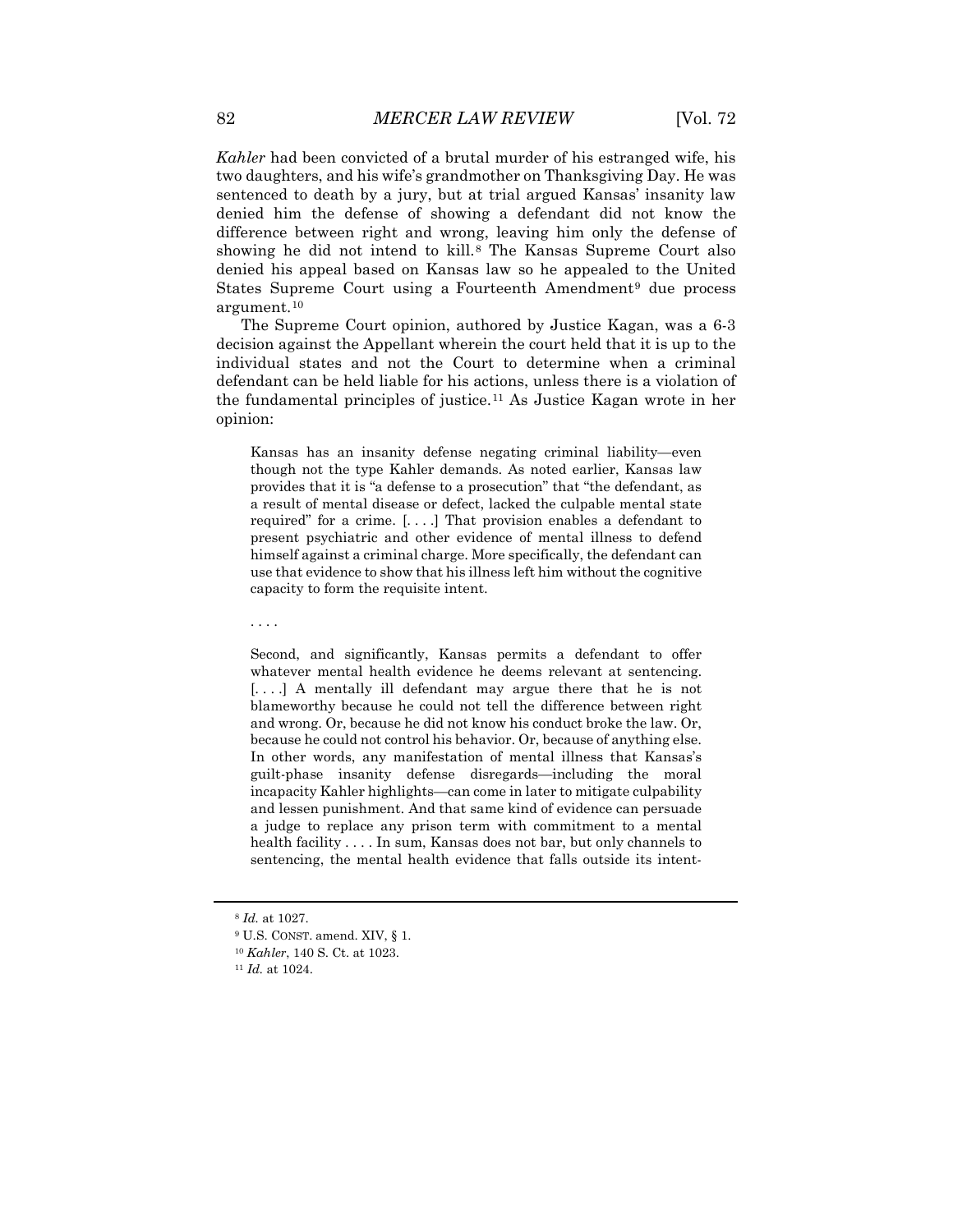based insanity defense. When combined with Kansas's allowance of mental health evidence to show a defendant's inability to form criminal intent, that sentencing regime defeats Kahler's charge that the State has "abolish[ed] the insanity defense entirely."[12](#page-3-0)

Although Georgia law foundation is in M'Naghten, and Georgia does allow for a guilty but mentally ill verdict, the decision in *Kahler* is worth noting to see if the Georgia General Assembly so chooses to modify existing statutes to adopt this more streamlined approach to the insanity defense in criminal cases.

Another critical decision is *Kansas v. Glover*[13](#page-3-1) in which the Court addressed the "investigative traffic stop" issue by determining whether evidence from a traffic stop initiated by a deputy running a license plate and finding the registered owner's license to have been suspended should be suppressed.[14](#page-3-2) The appellant filed a motion to suppress the evidence seized in the stop because the stop was unreasonable. The trial court granted the motion, but the Kansas Court of Appeals reversed that decision; however, the Kansas Supreme Court reversed the court of appeals and the case ended up on the Supreme Court Docket.[15](#page-3-3)

In reversing the Kansas Supreme Court decision, Justice Thomas, writing for an 8-1 majority, denied that the deputy had committed a Fourth Amendment violation:

Before initiating the stop, Deputy Mehrer observed an individual operating a 1995 Chevrolet 1500 pickup truck with Kansas plate 295ATJ. He also knew that the registered owner of the truck had a revoked license and that the model of the truck matched the observed vehicle. From these three facts, Deputy Mehrer drew the commonsense inference that Glover was likely the driver of the vehicle, which provided more than reasonable suspicion to initiate the stop. The fact that the registered owner of a vehicle is not always the driver of the vehicle does not negate the reasonableness of Deputy Mehrer's inference. Such is the case with all reasonable inferences.<sup>[16](#page-3-4)</sup>

However, the Court did hold this case to be narrow in scope, and that, as with most cases of reasonable suspicion, the ruling was quite fact specific.<sup>[17](#page-3-5)</sup> As Justice Thomas points out further in his opinion:

<sup>12</sup> *Id.* at 1030–31.

<span id="page-3-2"></span><span id="page-3-1"></span><span id="page-3-0"></span><sup>13</sup> *Kansas*, 140 S. Ct. 1183 (2020).

<sup>14</sup> *Id.* at 1187.

<span id="page-3-3"></span><sup>15</sup> *Id.*

<span id="page-3-4"></span><sup>16</sup> *Id.* at 1188.

<span id="page-3-5"></span><sup>17</sup> Id. at 1191.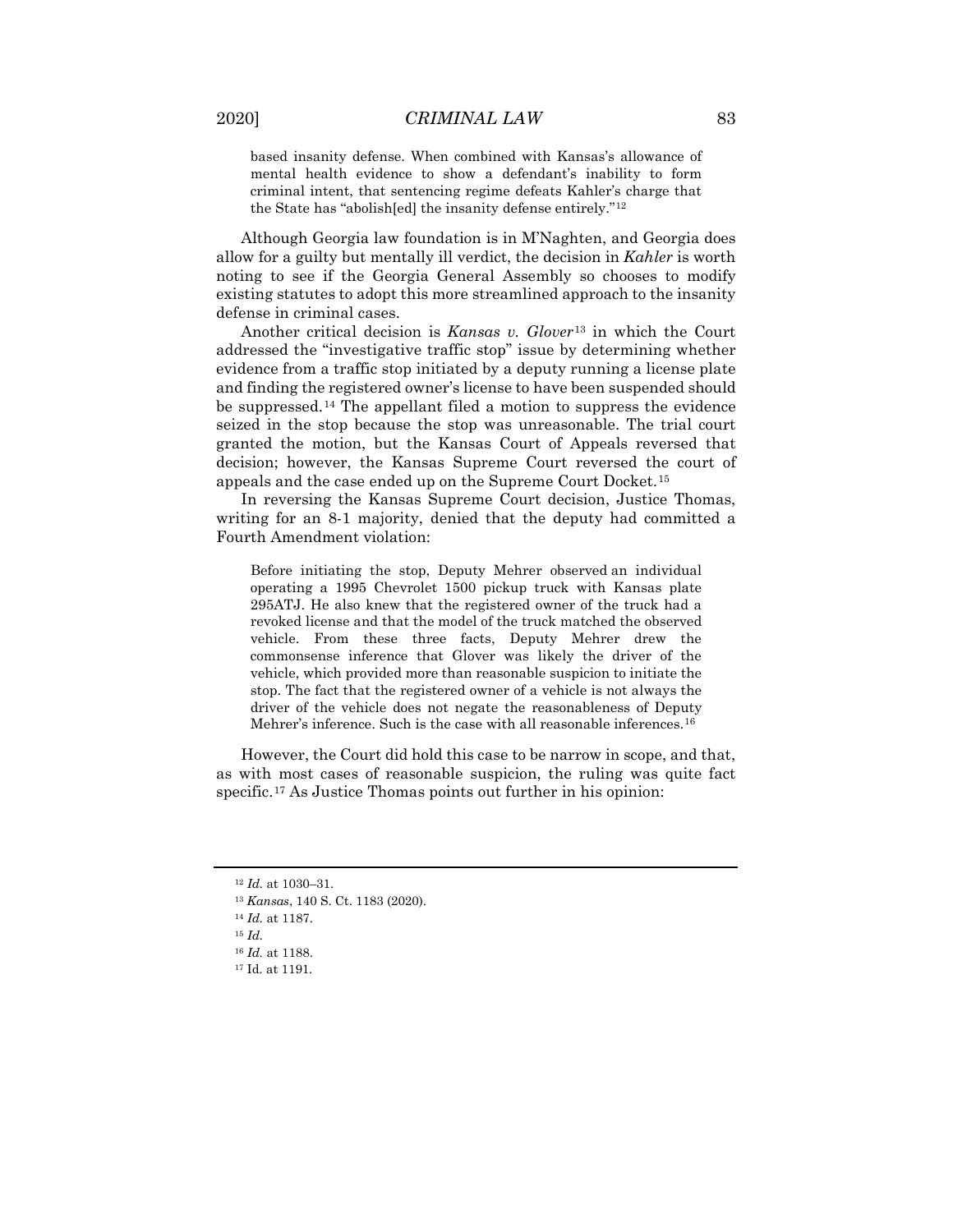For example, if an officer knows that the registered owner of the vehicle is in his mid-sixties but observes that the driver is in her midtwenties, then the totality of the circumstances would not "raise a suspicion that the particular individual being stopped is engaged in wrongdoing."[18](#page-4-0)

With the growing use of tag readers in Georgia, this case will be used as a guideline for law enforcement agencies across the State, as well as prosecutors and defense counsel, to make sure and focus not just on the initial reading that comes back from a machine, but to look at the total picture of the stop before proceeding with an investigation or prosecution.

The question of when police may execute a warrantless blood draw on an unconscious person suspected of drunk driving was decided in *Mitchell v. Wisconsin*.[19](#page-4-1) The petitioner in *Mitchell* had been arrested for drunk driving and, while at the police station, passed out before the second required test could be performed. He was then transported to the hospital where a warrantless blood draw was performed. The results of the blood draw showed his blood alcohol concentration to be almost three times the legal limit. Petitioner appealed following his denial of his motion to suppress by both the trial court and the Wisconsin Supreme Court.[20](#page-4-2)

The Supreme Court, in an unusual 5-4 split, affirmed the warrantless blood draw.[21](#page-4-3) Justice Alito's opinion allowed the blood draw under exigent circumstances, noting that:

The importance of the needs served by BAC testing is hard to overstate. The bottom line is that BAC tests are needed for enforcing laws that save lives. The specifics, in short, are these: Highway safety is critical; it is served by laws that criminalize driving with a certain BAC level; and enforcing these legal BAC limits requires efficient testing to obtain BAC evidence, which naturally dissipates. So BAC tests are crucial links in a chain on which vital interests hang. And when a breath test is unavailable to advance those aims, a blood test becomes essential.[22](#page-4-4)

Justice Alito also noted that proper blood alcohol concentration testing is needed as soon as possible noting: "Enforcement of BAC limits also requires prompt testing because it is 'a biological certainty' that '[a]lcohol

<span id="page-4-1"></span><span id="page-4-0"></span><sup>18</sup>*Id.*

<sup>19</sup> 139 S. Ct. at 2530–31.

<span id="page-4-2"></span><sup>20</sup> *Id.* at 2528–29.

<span id="page-4-4"></span><span id="page-4-3"></span><sup>21</sup> *Id.* at 2530.

<sup>22</sup> *Id.* at 2535.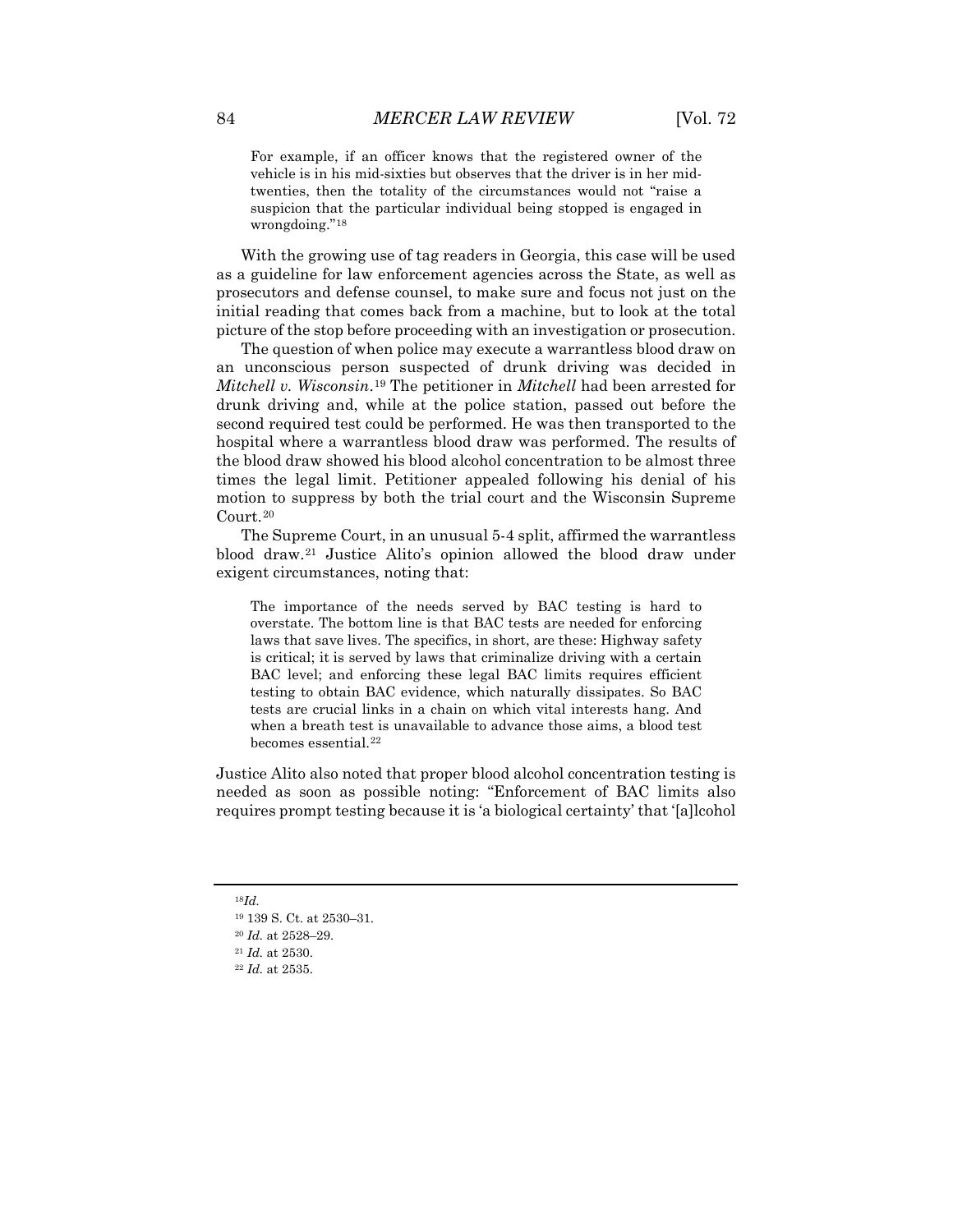dissipates from the bloodstream at a rate of 0.01 percent to 0.025 percent per hour  $\dots$ . Evidence is literally disappearing by the minute.<sup>"[23](#page-5-0)</sup>

However, Justice Alito's decision did not create a bright-line rule to authorize warrantless blood draws in all situations, as he closed his opinion with the following caveat:

We do not rule out the possibility that in an unusual case a defendant would be able to show that his blood would not have been drawn if police had not been seeking BAC information, and that police could not have reasonably judged that a warrant application would interfere with other pressing needs or duties. Because Mitchell did not have a chance to attempt to make that showing, a remand for that purpose is necessary.[24](#page-5-1)

Although the decision was 5-4, it is interesting to note the break-down of the Justices in the opinions. The normally liberal-leaning Justice Breyer joined Justice Alito, Justice Thomas, Justice Roberts, and Justice Kavanaugh, while Justice Gorsuch, normally seen as a conservative, joined the minority made up of Justice Ginsburg, Justice Sotomayor, and Justice Kagan.

#### III. GEORGIA SUPREME COURT DECISIONS

Casting off over one hundred precedents of both the court itself and the Georgia Court of Appeals, the Georgia Supreme Court established the so-called "Cumulative Error Rule" in *State v. Lane.*[25](#page-5-2) The case stems from a defendant who was convicted in a murder-for-hire gone wrong.<sup>[26](#page-5-3)</sup> "The trial court found that trial counsel was ineffective for, among other reasons, (1) failing to cross-examine [the lead detective] with evidence that he testified falsely about [a witness's] statements to him, and (2) failing to object to hearsay and bolstering testimony by [the lead detective.]"[27](#page-5-4) "In addition, the trial court found that it had erred in various respects, including in admitting ...." hearsay evidence.<sup>[28](#page-5-5)</sup> In establishing the new precedent, Justice Peterson argued:

It would make no sense to say that one trial court error in admitting certain evidence was harmless given the strength of other evidence that was improperly admitted, then say that the error in admitting the second piece of evidence was harmless given the strength of the first

<sup>23</sup> *Id.* at 2536.

<span id="page-5-2"></span><span id="page-5-1"></span><span id="page-5-0"></span><sup>24</sup> *Id.* at 2539.

<span id="page-5-3"></span><sup>25</sup> 308 Ga. 10, 838 S.E.2d 808 (2020).

<sup>26</sup> *Id.,* 838 S.E.2d at 810–11.

<sup>27</sup> *Id.* at 13, 838 S.E.2d at 812.

<span id="page-5-5"></span><span id="page-5-4"></span><sup>28</sup> *Id.*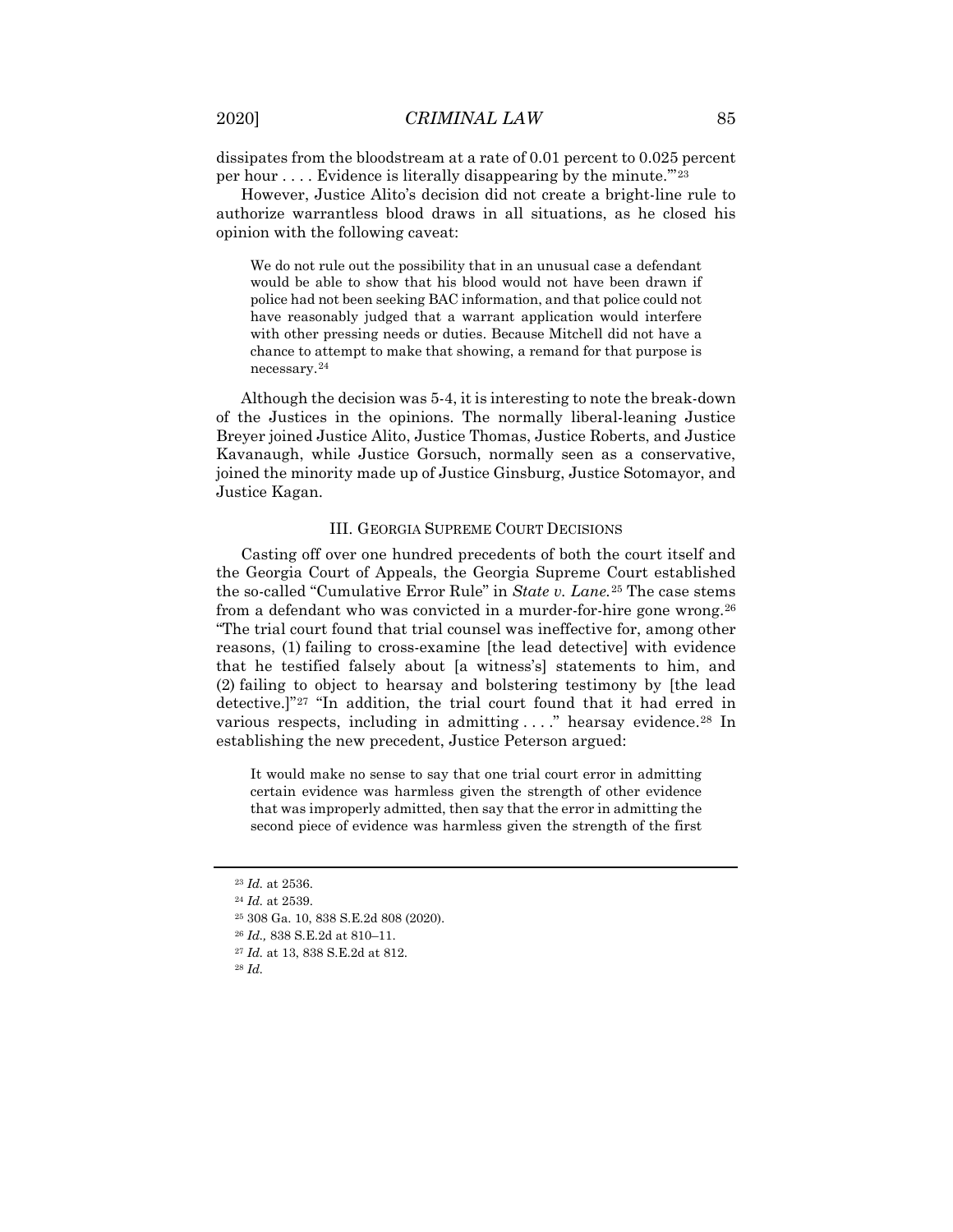improper evidence. Indeed, weighing prejudice cumulatively is simply a natural implication of the harmless error doctrine: The cumulative effect of two or more individually harmless errors has the potential to prejudice a defendant to the same extent as a single reversible error. The purpose of a cumulative-error analysis is to address that possibility. Such an analysis is an extension of the harmless-error rule, which is used to determine whether an individual error requires reversal.[29](#page-6-0)

However, in adopting this new rule, the court did note that the cumulative errors in this case were of an evidentiary nature and the court was not focusing on other types of error that may or may not occur at trial.[30](#page-6-1) The ruling puts a defendant on notice that an appeal under this new standard not based on an evidentiary standard must show why the new rule should be enlarged to encompass the new allegation.[31](#page-6-2)

The court addressed the issue of a defendant's right to an "out-oftime" appeal in *Collier v. State.*[32](#page-6-3) The case arises from a defendant who entered a guilty plea in 2009 to a 2008 murder case in Macon County. In 2018, the defendant filed a motion for an out-of-time appeal based on the argument that his trial counsel failed to inform him of his right to appeal and, immediately after he was sentenced, he informed his counsel that he wished to withdraw his plea and file an appeal for his conviction*.* The trial court summarily denied his motion.[33](#page-6-4)

As in *Lane*, mentioned above, the Supreme Court again overturned years of precedent cases and held a defendant is no longer required to show both elements of the *Strickland v. Washington[34](#page-6-5)* standard, namely the prejudice standard of the second-prong of the test to receive an out-oftime appeal, citing to two Supreme Court decisions<sup>35</sup>, namely *Roe v. Flores-Ortega*[36](#page-6-7) and *Garza v. Idaho*.[37](#page-6-8) In writing for the court, Justice Ellington stated:

Unfortunately, we have long erroneously held that a defendant seeking an out-of-time appeal directly from a judgment entered on a guilty plea must satisfy the prejudice component of the *Strickland* standard by showing that his appeal would have had merit. See *[Ringold,](https://advance.lexis.com/api/document?collection=cases&id=urn:contentItem:5V7Y-5YN1-JSXV-G1H2-00000-00&context=)* 304 Ga. at 881 n.3*.* We have also held that, if the defendant

<span id="page-6-0"></span><sup>29</sup> *Id.* at 15, 838 S.E.2d at 813–14.

<span id="page-6-2"></span><span id="page-6-1"></span><sup>30</sup> *Id.* at 17, 838 S.E.2d at 815.

<sup>31</sup> *Id.* at 17–18*,* 838 S.E.2d at 815.

<span id="page-6-3"></span><sup>32</sup> 307 Ga. 363, 834 S.E.2d 769 (2019).

<span id="page-6-4"></span><sup>33</sup> *Id.*, 834 S.E.2d at 772.

<span id="page-6-5"></span><sup>34</sup> *Strickland v. Washington*, 466 U.S. 668 (1984).

<span id="page-6-6"></span><sup>35</sup> *Collier,* 307 Ga. at 366, 834 S.E.2d at 774.

<sup>36</sup> 528 U.S. 470 (2000).

<span id="page-6-8"></span><span id="page-6-7"></span><sup>37</sup> 139 S. Ct. 738 (2019).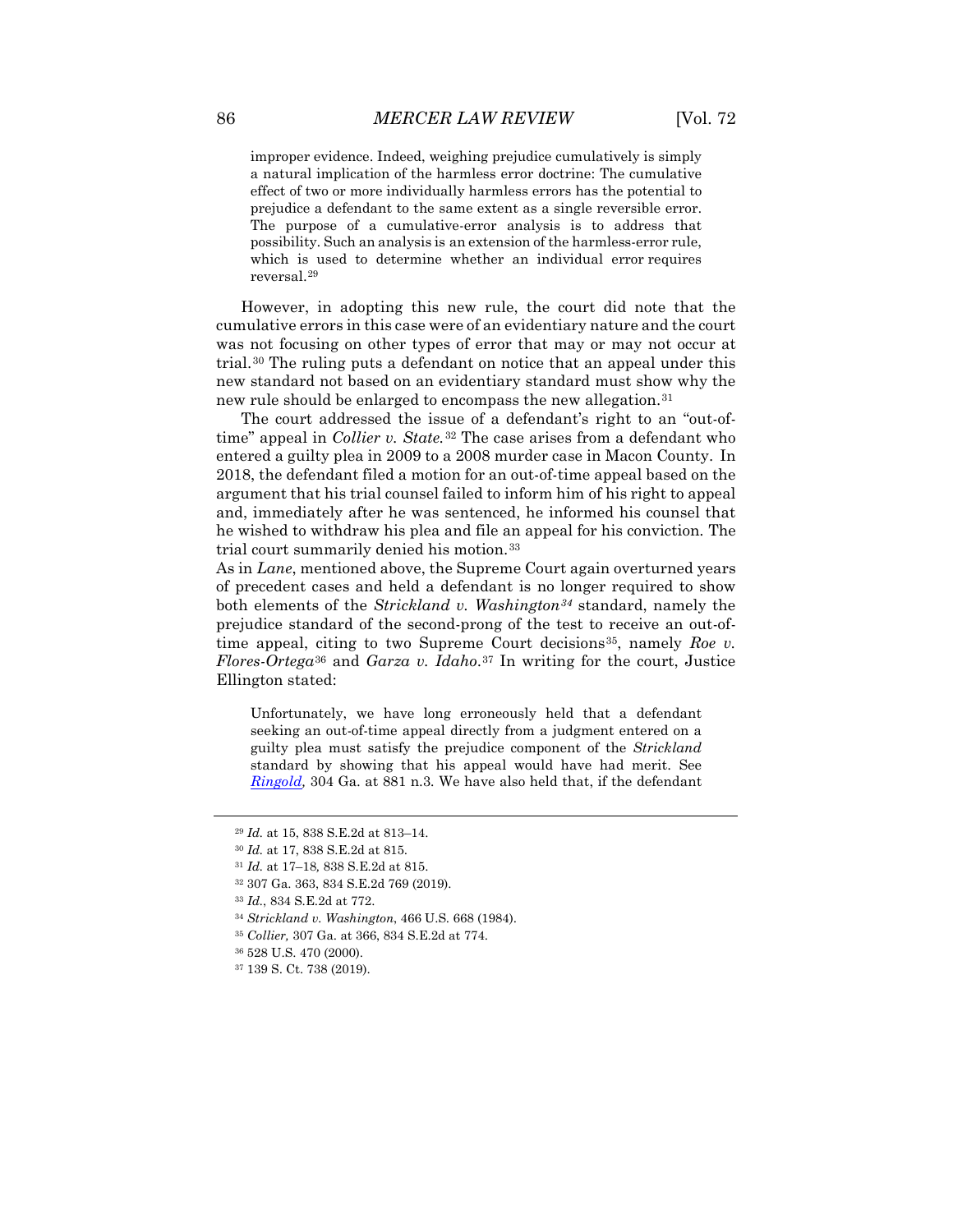cannot show that his appeal would have had merit, the trial court may forgo an inquiry into whether counsel's performance with respect to the appeal was constitutionally deficient. For example, in *Stephens v. State*, this Court held that,

"in deciding a motion for out-of-time appeal, the trial court must hold an evidentiary hearing to determine whether defense counsel's unprofessional conduct was the cause of the untimeliness only where the motion raises an issue that would have been meritorious on the existing record had a timely appeal been taken."

Because the holding in *Stephens* conflicts with controlling United States Supreme Court precedent, it and other opinions with similar holdings from this Court and the Court of Appeals are overruled.[38](#page-7-0)

Although the court's decision did open up the door for more defendants to file out-of-time appeals, the court did require the State to present the argument that a defendant's delay in filing has unduly prejudiced the State's ability to respond as a result of the delay<sup>[39](#page-7-1)</sup> and further called on the Georgia Assembly as the proper avenue to remedy and streamline the appeals process, specifically the relationship between the right to file a Habeas petition and the out-of-time appeals process.[40](#page-7-2)

The court addressed a defendant's right to an affirmative defense in *McClure v. State[41](#page-7-3)* and *Pennington v. State.[42](#page-7-4)* In *McClure*, a defendant was convicted of two counts of aggravated assault in Spalding County for pointing a BB rifle at two people. Defendant asked for the defense of self and defense of habitation jury charges, but neither were given because when the defendant testified at trial he refused to admit he had in fact pointed the rifle even though he admitted he did carry the weapon.[43](#page-7-5) The court of appeals affirmed his conviction and he appealed it to the supreme court.[44](#page-7-6) The supreme court reversed the trial court and the court of appeals with Justice Ellington writing:

[I]n order to raise an affirmative defense, a criminal defendant need not "admit" anything, in the sense of acknowledging that any facts alleged in the indictment or accusation are true. Rather, in asserting an affirmative defense, a defendant may accept certain facts as true

<sup>38</sup> *Collier*, 307 Ga. at 366–67, 834 S.E.2d at 774.

<span id="page-7-2"></span><span id="page-7-1"></span><span id="page-7-0"></span><sup>39</sup> *Id.* at 376, 834 S.E.2d at 781.

<sup>40</sup> *Id.* at 380–82, 834 S.E.2d at 784 (Peterson, J. concurring).

<span id="page-7-3"></span><sup>41</sup> 306 Ga. 856, 834 S.E.2d 96 (2019).

<span id="page-7-4"></span><sup>42</sup> 306 Ga. 854, 834 S.E.2d 63 (2019).

<span id="page-7-5"></span><sup>43</sup> *McClure,* 306 Ga. at 856–57, 834 S.E.2d at 98.

<span id="page-7-6"></span><sup>44</sup> *Id.*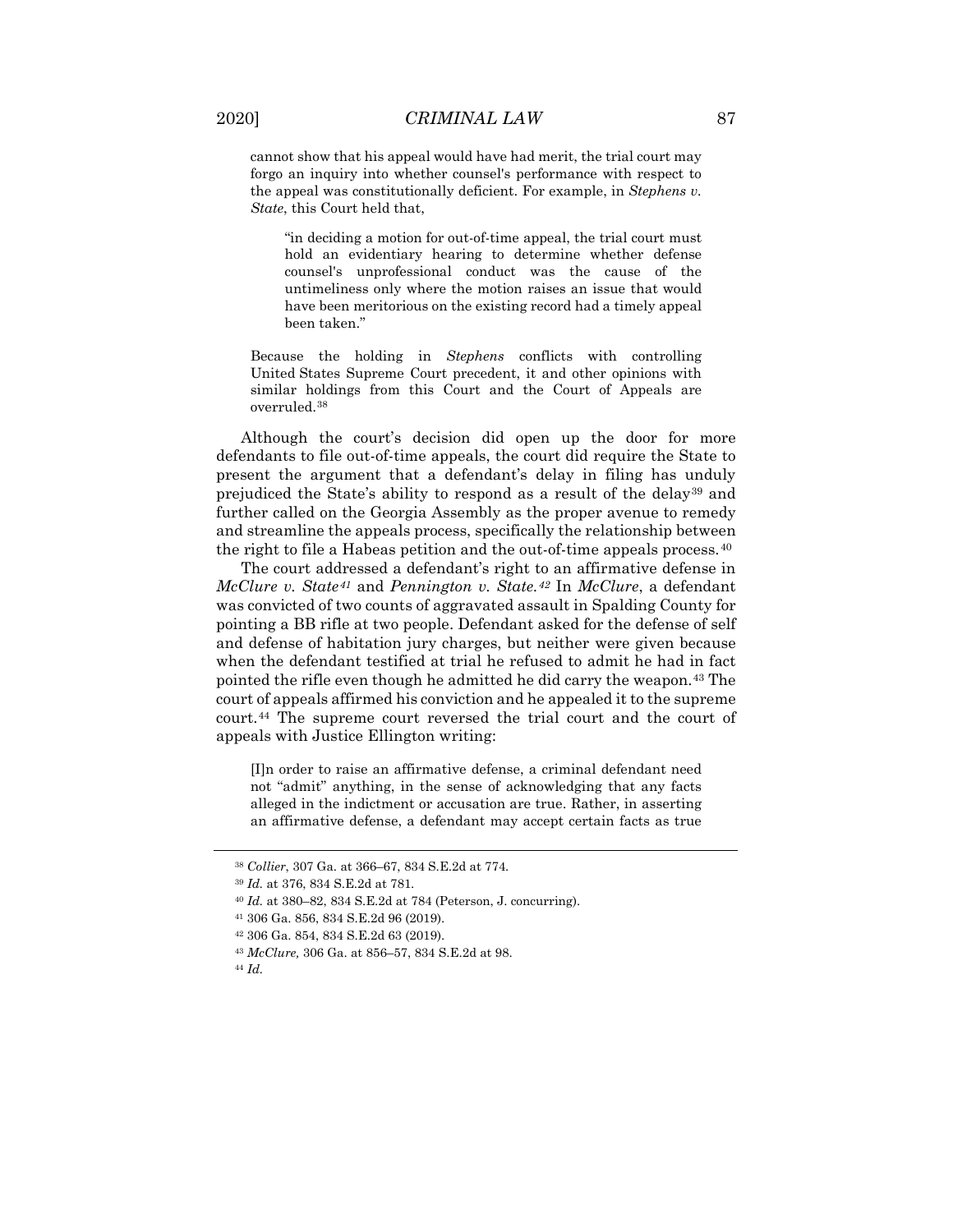for the sake of argument, and the defendant may do so for the limited purpose of raising the specific affirmative defense at issue. A defendant is entitled to a requested jury instruction regarding an affirmative defense when at least slight evidence supports the theory of the charge, whether in the State's evidence or evidence presented by the defendant, and regardless of whether the theory of the affirmative defense conflicts with any other theory being advanced by the defendant. It follows that a trial court errs in denying a defendant's request for a jury instruction on an affirmative defense solely on the basis that the defendant did not admit for all purposes the truth of the allegations in the indictment or accusation regarding the allegedly unlawful act.[45](#page-8-0)

The Court also addressed the pattern jury charge for affirmative defense given across the state and held it to be good law, but warned that in light of this decision the phrase "admits the doing of the act charged" would needed to be changed.[46](#page-8-1)

Unlike in *McClure* where the defendant did testify, the defendants in *Pennington* did not testify and were convicted of possession of methamphetamine with intent to distribute within 1000 feet of a school. Both defendants requested the trial court give the affirmative defense that the actions occurred completely within a private residence, that no children under seventeen were present at the time, and the act was done not for financial gain.[47](#page-8-2) Their request was denied.[48](#page-8-3) As in *McClure*¸ the court of appeals affirmed and defendants appealed to the supreme court.[49](#page-8-4) Based on their holding in *McClure*, the supreme court vacated the judgment and sent the case back to the court of appeals because neither the defense nor the State presented evidence at trial that the active meth lab discovered at Pennington's residence was not being used for financial gain.[50](#page-8-5)

Georgia's Rape Shield Law[51](#page-8-6) was the focus of *State v. Burns.*[52](#page-8-7) At issue was the defendant who was on trial for aggravated sexual battery, aggravated sodomy, and incest, which was the result of a social media post written by his step-daughter detailing their encounter. The post also contained a reference to an attempted rape by the victim's brother's best friend, an allegation later proven to be false.<sup>[53](#page-8-8)</sup> The trial court granted the

- <span id="page-8-6"></span><sup>51</sup> O.C.G.A. § 24-4-412 (2019).
- <sup>52</sup> 306 Ga. 117, 829 S.E.2d 367 (2019).

<span id="page-8-0"></span><sup>45</sup> *Id.* at 863–64, 834 S.E.2d at 102–03.

<span id="page-8-1"></span><sup>46</sup> *Id.* at 865, 834 S.E.2d at 104.

<span id="page-8-2"></span><sup>47</sup> *Pennington v. State*, 306 Ga. at 854, 834 S.E.2d at 63–64.

<span id="page-8-3"></span><sup>48</sup> *Id.*, 834 S.E.2d at 64.

<span id="page-8-4"></span><sup>49</sup> *Id.* at 855, 834 S.E.2d at 64.

<span id="page-8-5"></span><sup>50</sup> *Id.* at 856, 834 S.E.2d at 64–65.

<span id="page-8-8"></span><span id="page-8-7"></span><sup>53</sup> *Id.* at 117–18, 829 S.E.2d at 370.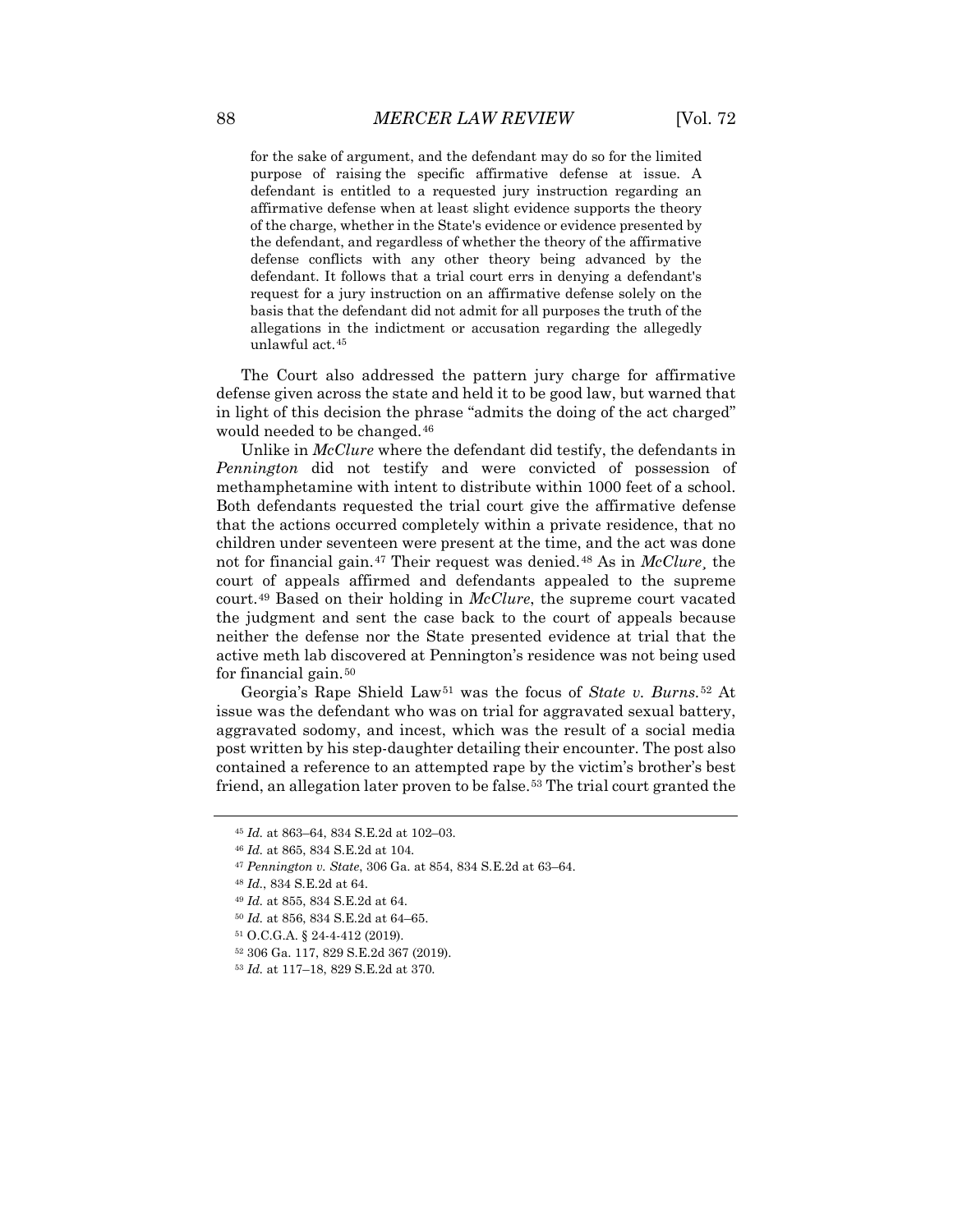State's motion to exclude concluding "that the probative value of the statement in question is substantially outweighed by the danger of unfair prejudice and confusion of the issues and is inadmissible."[54](#page-9-0) The trial court granted the defendant's motion for immediate review to the court of appeals who decided the trial court's Rule 403 analysis was wrong as defined under *Smith v. State*<sup>[55](#page-9-1)</sup> and reversed the lower court.<sup>[56](#page-9-2)</sup>

The supreme court first examined if Georgia's Rape Shield Law, originally codified in 1976 prior to the adoption of Georgia's new rules of evidence in 2013, was in fact still good law.<sup>[57](#page-9-3)</sup> The court did under a plain language analysis.<sup>[58](#page-9-4)</sup> However, the supreme court reversed the court of appeals analysis applying *Smith*, ruling the opinion seemingly relied on the Sixth and Fourteenth Amendments to create a *per se* rule of admissibility for evidence of prior false allegations where falsity has been established, notwithstanding other rules of evidence.[59](#page-9-5) These constitutional provisions demand no such rule, thereby overruling *Smith* and nine other cases relying on *Smith* and forty-six cases that cite and rely on the constitutional holding.[60](#page-9-6) Despite overruling *Smith*, the court found the court of appeals was correct in overruling the trial court, holding that the lower court had misapplied and incorrectly determined the evidence of the false allegation was inadmissible under 403.[61](#page-9-7)

Composition of a Grand Jury and actions by the County Clerk of Court were addressed in *State v. Towns*.[62](#page-9-8) The defendant in this case was charged with two counts of murder and armed robbery in the murder of a couple who went to Telfair County to purchase a 1966 Ford Mustang advertised on Craigslist in 2015. When the State went to indict the defendant in March of 2016, less than sixteen of the fifty summoned jurors for Grand Jury appeared, either due to deferrals or failure to respond. The Chief Judge of the Circuit ordered the Sheriff to locate those perspective jurors who failed to appear without being dismissed and

<span id="page-9-3"></span><sup>57</sup> *Id.* at 121, 829 S.E.2d at 372.

<span id="page-9-5"></span><span id="page-9-4"></span><sup>58</sup> *Id.*

<sup>59</sup> *Id.*

<span id="page-9-6"></span><sup>60</sup> *Id.*

<sup>54</sup> *Id.* at 118, 829 S.E.2d at 370 (citing O.C.G.A § 24-4-403) (internal quotations omitted).

<span id="page-9-1"></span><span id="page-9-0"></span><sup>55</sup> 259 Ga. 135, 377 S.E.2d 158 (1989). The court held that once certain procedural requirements are satisfied, a defendant in a sexual offense prosecution may adduce evidence at trial that the complaining witness has made prior false accusations of sexual misconduct and, further, that such evidence is admissible both to attack the credibility of the victim and as substantive evidence tending to prove that the conduct underlying the charges did not occur.

<span id="page-9-2"></span><sup>56</sup> *Burns,* 306 Ga. at 117, 829 S.E.2d at 370.

<sup>61</sup> *Id.* at 123–24, 829 S.E.2d at 373–74.

<span id="page-9-8"></span><span id="page-9-7"></span><sup>62</sup> 307 Ga. 351, 834 S.E.2d 839 (2019).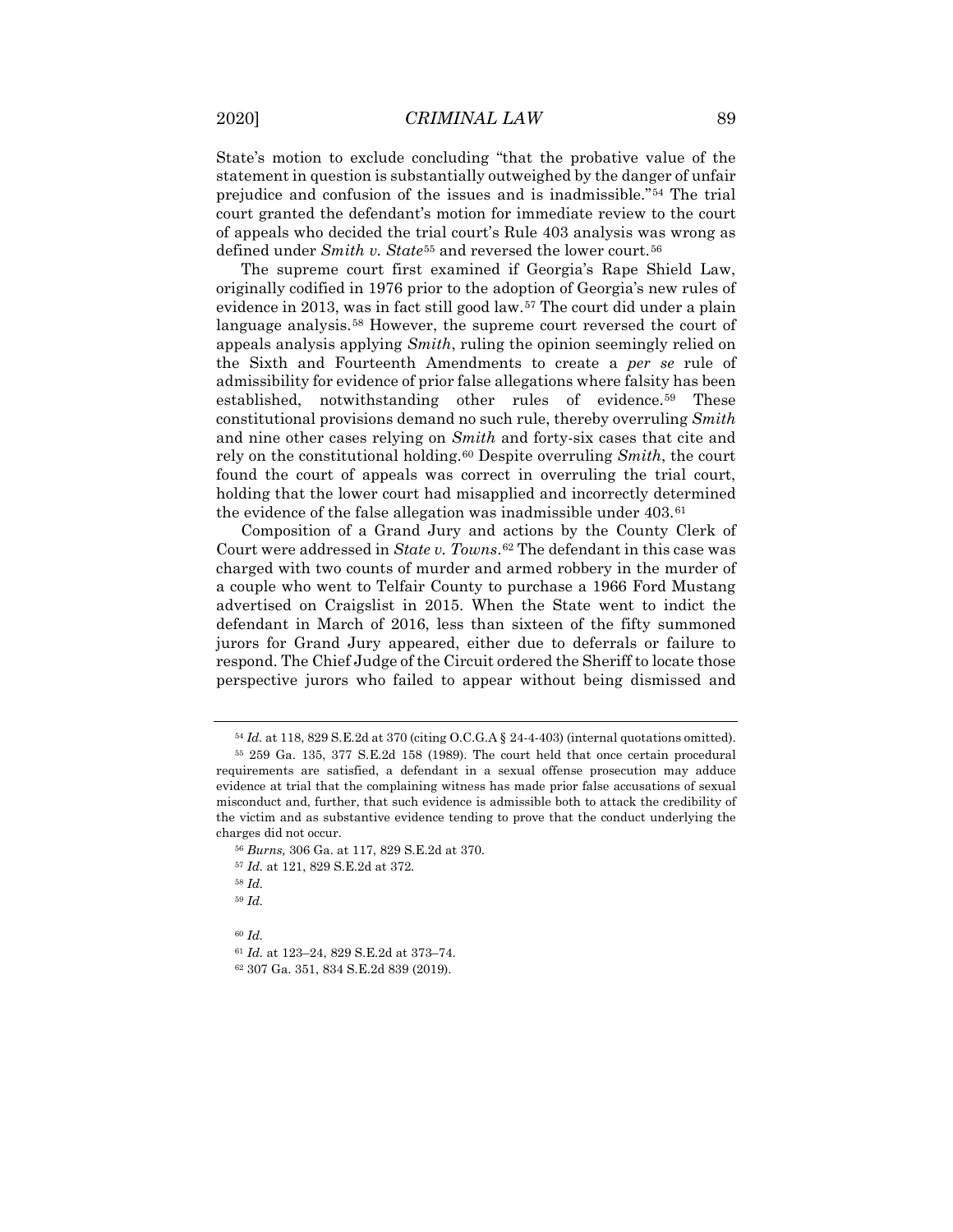bring them to court. The court also ordered the Clerk of the Court to supplement the Grand Jurors with perspective jurors from the following day's jury list. The Clerk complied with the court's demand, locating two potential jurors who she knew were available from personal knowledge and would be available that day. These two jurors selected by the clerk along with the ones located by the Sheriff composed the Grand Jury and indicted defendant on murder and armed robbery charges.[63](#page-10-0) The defendant challenged the composition of the Grand Jury, arguing the actions of the Clerk were not selected at random<sup>[64](#page-10-1)</sup> as required under Georgia law.[65](#page-10-2) The trial court agreed with the defendant and dismissed the indictment.<sup>[66](#page-10-3)</sup>

The State appealed to the supreme court who agreed with the trial court.[67](#page-10-4) In a 7-2 opinion, Justice Blackwell wrote:

In this case, it is true that the persons summoned for service as petit jurors were selected at random from the master jury list. But [(1)] in selecting [the two potential jurors] from that random list to serve on the grand jury, the clerk relied on her personal knowledge of the prospective petit jurors, her own assessment of the extent to which she had the information necessary to contact them, and her estimate of the likelihood that they would be available to report immediately. Those selections were not "random" in any sense of the word. The trial court was right to conclude that [the two potential jurors] were not "cho[sen] at random" for service on the grand jury and were not, therefore, selected as required by O.C.G.A. § 15-12-66.1.[68](#page-10-5)

In his dissent, Justice Ellington goes on to say that although the actions of the Clerk were not in any way deemed to be done with any malice, the only result available was dismissal due to a violation of the statute:

A grand jury is randomly selected only to the extent that all of its members were randomly selected. Even an occasional, limited, and well-intentioned violation of the randomness requirement in the statute governing the summoning of additional grand jurors undercuts

<sup>63</sup> *Id.* at 352, 834 S.E.2d at 840–41.

<sup>64</sup> *Id.*

<span id="page-10-2"></span><span id="page-10-1"></span><span id="page-10-0"></span><sup>65</sup> O.C.G.A. § 15-12-66.1 requires that the petit jurors selected to serve on the grand jury be chosen *randomly*: "When from challenge or from any other cause there are not a sufficient number of persons in attendance to complete the empaneling of grand jurors, the presiding judge shall order the clerk to choose at random from the names of persons summoned as trial jurors a sufficient number of prospective grand jurors necessary to complete the grand jury."

<span id="page-10-4"></span><span id="page-10-3"></span><sup>66</sup> *Towns,* 307 Ga. at 351, 834 S.E.2d at 840.

<sup>67</sup> *Id.* at 353, 834 S.E.2d at 841.

<span id="page-10-5"></span><sup>68</sup> *Id.* at 354, 834 S.E.2d at 842.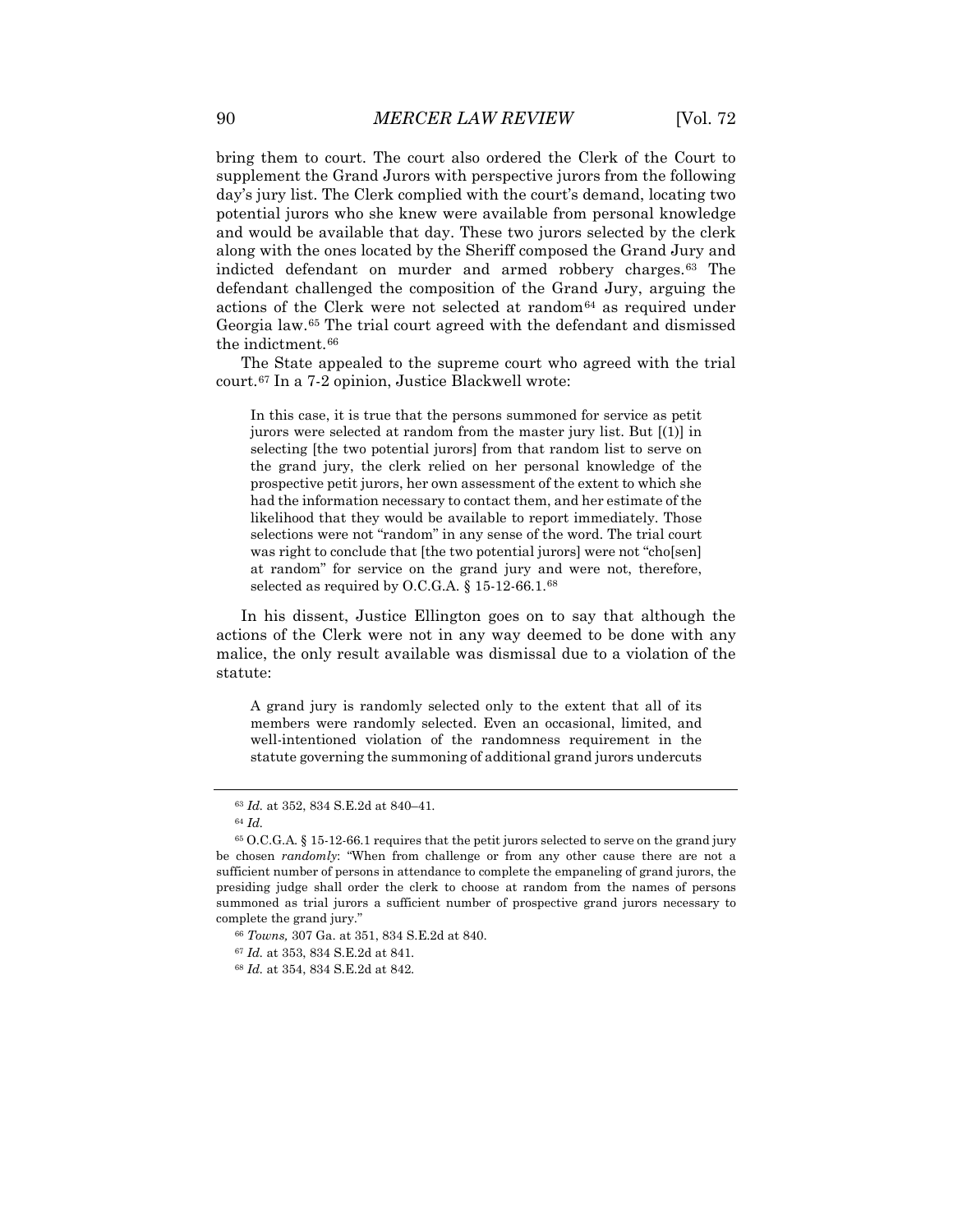a key feature of the modern scheme for selecting juries. Especially in light of our prior decisions on this subject, we cannot say that such a violation is anything less than the violation of an "essential and substantial" provision of the jury selection statutes. Accordingly, on the facts before us, the trial court did not err when it dismissed the indictment as a remedy for the violation of the randomness requirement that occurred in this case. [69](#page-11-0)

The supreme court addressed the issue of juror removal during deliberations in *Mills v. State.[70](#page-11-1)* The defendant in this case was convicted of felony murder and aggravated assault, and had been sentenced to life without parole plus twenty years, although the court did not address the merger issue.[71](#page-11-2) The question of the juror removal occurred when, after approximately four hours of deliberations, the jury sent out a note saying, "[w]e have a juror that believes the defendants are not guilty, based on the evidence presented."[72](#page-11-3) The trial court sent the jury home for the day and told them to report the next day.[73](#page-11-4)

Approximately two hours after deliberations resumed, the jurors sent out a second note stating:

Your Honor[,] we have a juror that does not believe any of the witness testimony, does not believe any of the evidence that was submitted by the D.A. for this case, and says that there is no proof that Roger or Moses were in the house on Dec. 23, 2017. And the only thing that would change their mind, would be to see a clear resolution video from within the house showing both Roger and Moses firing the guns. Is this a hung jury?[74](#page-11-5)

The trial judge then brought the jury in and identified the foreperson and asked if in fact the note was accurate. The foreperson and other jurors confirmed the note, and the trial judge then asked for the identification of the juror in question.[75](#page-11-6) The juror, identified as Juror 23, raised her hand at which time the judge stated the following:

I'm going to exercise the authority that I have under O.C.G.A [§] 15-12-172 to remove you from further decision-making in this case. I'm going to make a finding that based upon your position, you are not

<span id="page-11-3"></span><span id="page-11-2"></span><span id="page-11-1"></span><span id="page-11-0"></span><sup>69</sup> *Id.* at 357–58, 834 S.E.2d at 844. As a note, after being dismissed by the Supreme Court, the defendant was reindicted by a new Grand Jury in Telfair County in January of 2020.

<sup>70</sup> 308 Ga. 558, 842 S.E.2d 284 (2020).

<sup>71</sup> *Id.* at 558, 842 S.E.2d at 286 n.1.

<sup>72</sup> *Id.* at 560, 842 S.E.2d at 287.

<span id="page-11-4"></span><sup>73</sup> *Id.* at 561, 842 S.E.2d at 287.

<span id="page-11-6"></span><span id="page-11-5"></span><sup>74</sup> *Id.*

<sup>75</sup> *Id.*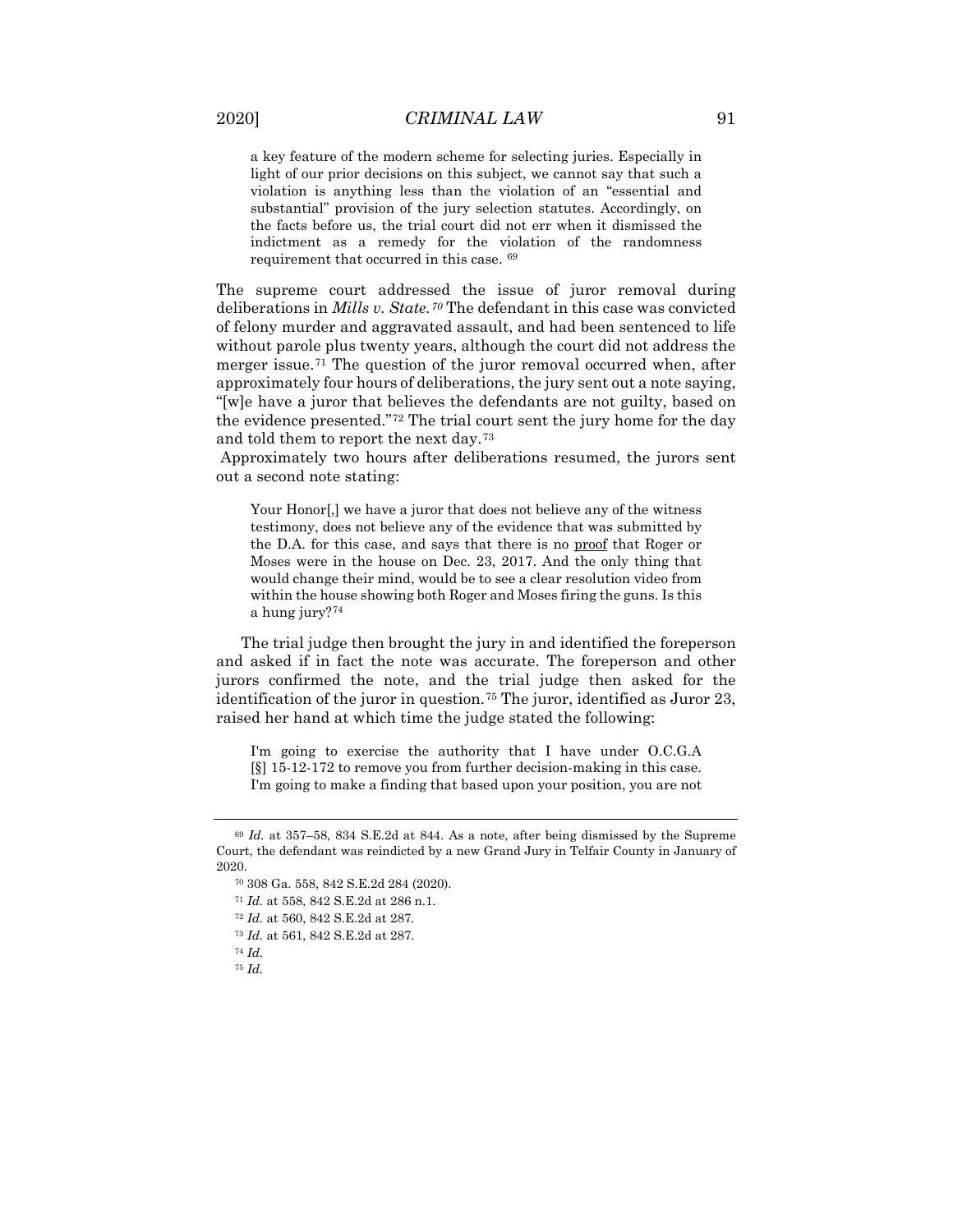able to perform your duty, that you are not following instructions of the Court. There's no burden of proof in a criminal case about having a clear resolution video. So I'm going to remove you from the case and replace you with the alternate juror.[76](#page-12-0)

The court removed the juror despite the defendant's objections. Juror 23 was replaced with an alternate and the court the told the jury to restart the deliberations from the beginning with the alternate, after which the defendant was found guilty of felony murder and aggravated assault.[77](#page-12-1)

The supreme court reversed the conviction, stating that although the decision to remove a juror rests with the trial court's discretion, even after deliberations have begun, in order to remove a juror:

[t]here must be some sound basis upon which the trial judge exercises his discretion to remove the juror. A sound basis may be one which serves the legally relevant purpose of preserving public respect for the integrity of the judicial process. Where the basis for the juror's incapacity is not certain or obvious, some hearing or inquiry into the situation is appropriate to the proper exercise of judicial discretion. Dismissal of a juror without any factual support or for a legally irrelevant reason is prejudicial.[78](#page-12-2)

The supreme court held the trial court had abused its discretion, finding nothing in the notes sent by the jury before the removal of Juror 23 nor in the trial court's finding had satisfied the O.C.G.A. § 15-12-172[79](#page-12-3) standard of removal.<sup>[80](#page-12-4)</sup> Justice Ellington writing for a unanimous Court ruled:

The trial court's very limited inquiry into Juror 23's possible incapacity fell short of providing a sound basis for her excusal. That Juror 23 had reached a conclusion different from that of the other jurors did not show that she was incapacitated or legally unfit to serve. See *Wallace v. State*, 303 Ga. 34, 38 (2) (810 SE2d 93) (2018) ("[A]lternate jurors generally should not serve to substitute for minority jurors who cannot agree with the majority, as taking such a minority position does not by itself render a juror incapacitated or legally unfit to serve, and making such a substitution may constitute an abuse of discretion."). We conclude that the trial court abused its discretion in removing Juror 23. Because such an error was harmful, Mills's convictions must be reversed. See *Arnold*, 280 Ga. at 489 ("Dismissal of a juror without any

<sup>76</sup> *Id.*, 842 S.E.2d at 287–88.

<span id="page-12-3"></span><span id="page-12-2"></span><span id="page-12-1"></span><span id="page-12-0"></span><sup>77</sup> *Id.*, 842 S.E.2d at 288.

<sup>78</sup> *Id.* at 560, 842 S.E.2d at 287.

<sup>79</sup> O.C.G.A. § 15-12-172 (2019).

<span id="page-12-4"></span><sup>80</sup> *Mills*, 308 Ga. at 562, 842 S.E.2d at 288.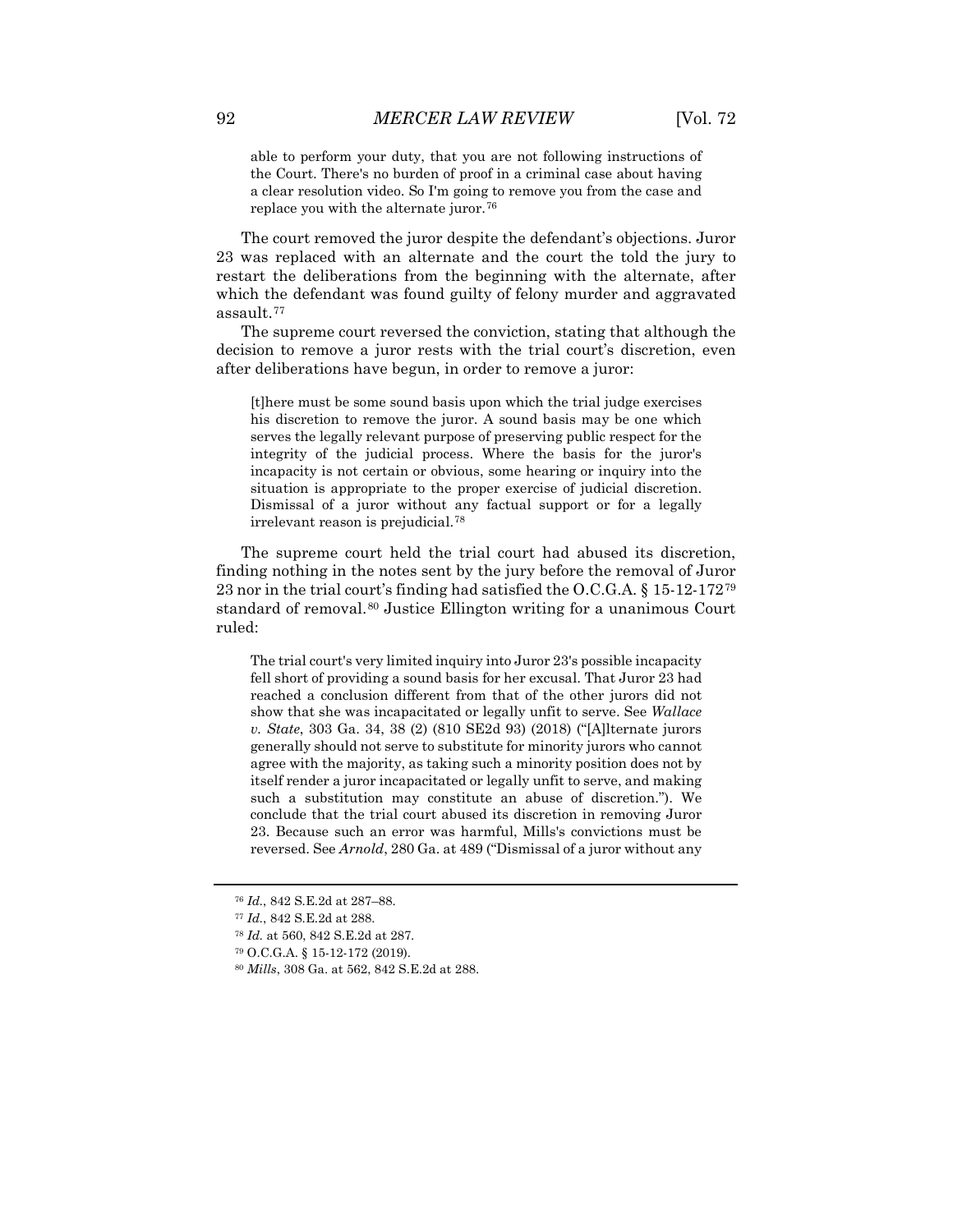factual support or for a legally irrelevant reason is prejudicial."  $(citation omitted)$ .<sup>[81](#page-13-0)</sup>

The final case reviewed in this note deals with extraordinary motions for new trial and DNA evidence. In *State v. Gates*,<sup>[82](#page-13-1)</sup> the court dealt with the appeal of a conviction for murder and rape that occurred in 1977 in Columbus, Georgia, where the victim was found shot to death, bound with neckties and a belt from a bathroom robe.<sup>[83](#page-13-2)</sup> The defendant, nineteen years old at the time of the crime, was identified out of a line-up two months later, was read his *Miranda*<sup>[84](#page-13-3)</sup> rights, wrote a confession, and agreed to go with police back to the crime scene.<sup>[85](#page-13-4)</sup> Once the defendant left the crime scene, police dusted for prints and found two prints that matched the defendant, even though no prints had been found at the initial search of the crime scene.[86](#page-13-5) Defendant did not testify at trial and was convicted and sentenced to death.[87](#page-13-6)

Defendant unsuccessfully challenged his conviction and also was unsuccessful in his state or federal habeas petitions, during the latter of which he attempted to expand the record to include a GBI report from 1976 mentioning the neckties and bathroom robe; however, the record was not clear on whether the defendant had attempted to obtain these items as part of his federal habeas petition. Defendant then filed a second state habeas in 1989 seeking a psychological evaluation, alleging he was ineligible for the death penalty due to intellectual disability. In 1992, the defendant was ordered to have a jury trial on whether he was eligible for the death penalty as a result of psychological testing. The second habeas proceeding dragged on until 2002, during which time the defendant and the State argued over several issues including turning over any and all evidence. In November 2002, an evidentiary hearing was held at which time the State produced a document from GBI stating the neckties and bathrobe belt had been destroyed in 1979. The hearing on defendant's intellectual disability was held in 2003 which resulted in a mistrial, after which the defendant and the State agreed to resentence the defendant to life without parole.<sup>[88](#page-13-7)</sup>

<span id="page-13-0"></span>In 2015, defendant again contacted his original attorneys and asked to look into the State's files for documentation of the physical evidence from the 1977 crime scene and documentation of the destroyed evidence.

<span id="page-13-1"></span><sup>81</sup> *Id.*

<sup>82</sup> 308 Ga. 238, 840 S.E.2d 437 (2020).

<span id="page-13-2"></span><sup>83</sup> *Id.* at 239, 840 S.E2d at 439–40.

<span id="page-13-4"></span><span id="page-13-3"></span><sup>84</sup> Miranda v. Ariz., 384 U.S. 436 (1966).

<sup>85</sup> *Gates,* 308 Ga. at 242, 840 S.E.2d at 442.

<sup>86</sup> *Id.* at 242–43, 840 S.E.2d at 442.

<span id="page-13-7"></span><span id="page-13-6"></span><span id="page-13-5"></span><sup>87</sup> *Id.* at 243, 840 S.E.2d at 442.

<sup>88</sup> *Id.* at 243–46, 840 S.E.2d at 442–45.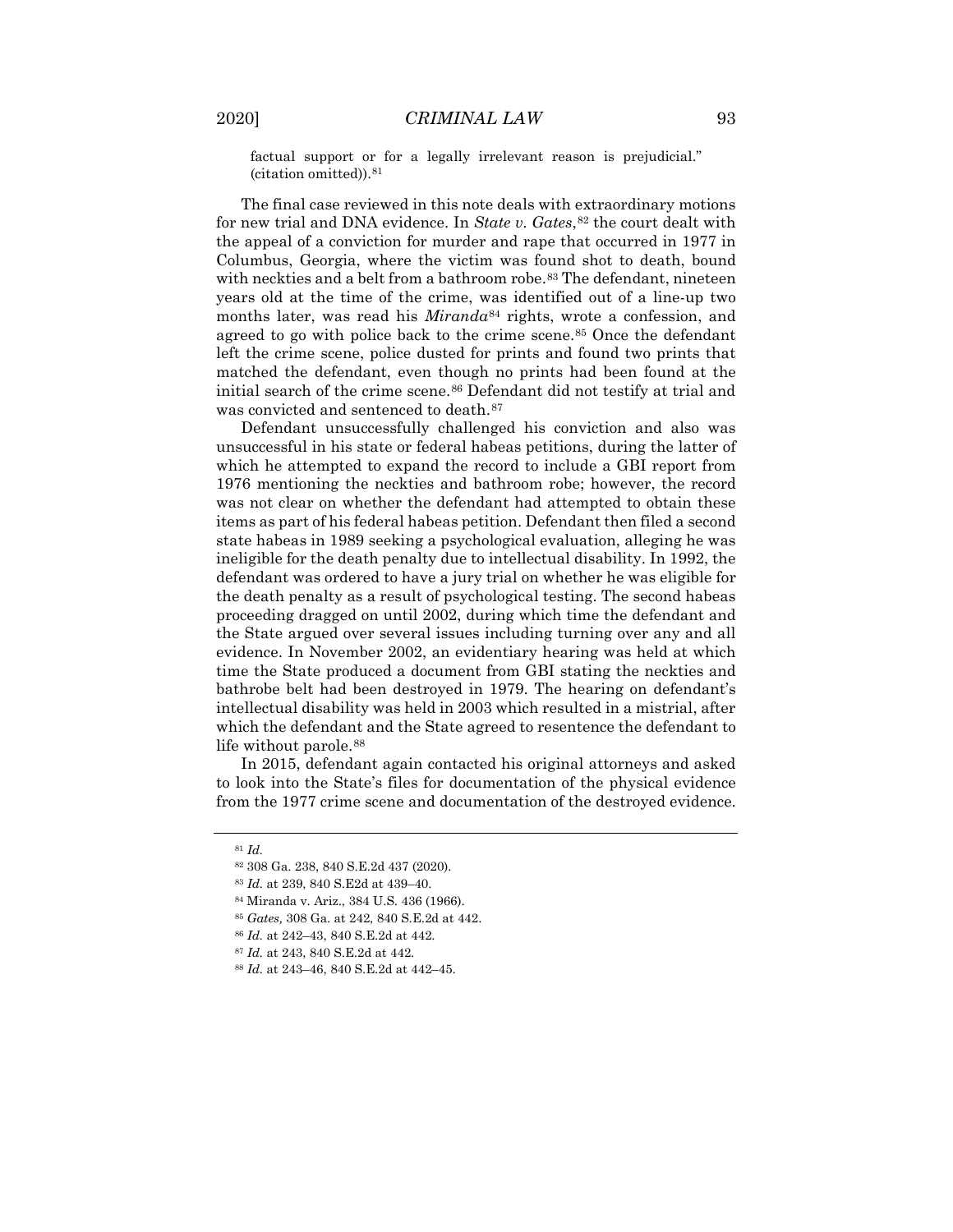Later that year, interns from defendant's attorneys went to the District Attorney's office in Columbus and actually located the missing neckties and bathrobe belt in a manila envelope. An extraordinary motion for DNA testing was ordered and the GBI found three different DNA profiles on the evidence but could not test further due to testing policies in place at the time at the GBI.[89](#page-14-0)

Defendant sought further testing by a defense DNA expert and on February 1, 2017, the trial court ordered further testing of the DNA found on the belt and tie by the GBI and comparison of the results of that testing with a DNA reference sample taken from Gates.

The trial court also permitted Gates to analyze the results and comparison through probabilistic genotyping software known as TrueAllele. That analysis was conducted by a company known as Cybergenetics. The GBI's initial analysis of the DNA samples was inconclusive, but the TrueAllele analysis excluded Gates as a contributor to the DNA mixture found on the belt and tie.<sup>[90](#page-14-1)</sup>

Based on this new evidence, a new trial was ordered for the defendant in 2017 and the State appealed, arguing the trial court had not followed the standard for ordering a new trial on newly discovered evidence<sup>[91](#page-14-2)</sup> under *Timberlake v. State[92](#page-14-3)* which states:

It is incumbent on a party who asks for a new trial on the ground of newly discovered evidence to satisfy the court: (1) that the evidence has come to his knowledge since the trial; (2) that it was not owing to the want of due diligence that he did not acquire it sooner; (3) that it is so material that it would probably produce a different verdict; (4) that it is not cumulative only; (5) that the affidavit of the witness himself should be procured or its absence accounted for; and (6) that a new trial will not be granted if the only effect of the evidence will be to impeach the credit of a witness.[93](#page-14-4)

The supreme court disagreed and ruled that, although the State's evidence of the defendant's guilt was strong, the State was incorrect in arguing that the defendant had known about the evidence since 1977 and in fact had been led to believe since 2002 that it had been destroyed and was not aware of the existence of the evidence until the rediscovery of

<span id="page-14-0"></span><sup>89</sup> *Id.* at 247, 840 S.E.2d at 445.

<span id="page-14-1"></span><sup>90</sup> *Id.* at 248, 840 S.E.2d at 445–46.

<span id="page-14-3"></span><span id="page-14-2"></span><sup>91</sup> *Id.* at 250, 840 S.E.2d at 447.

<sup>92</sup> 246 Ga. 488, 271 S.E.2d 792 (1980).

<span id="page-14-4"></span><sup>93</sup> *Id.* at 491, 271 S.E.2d at 795–96.